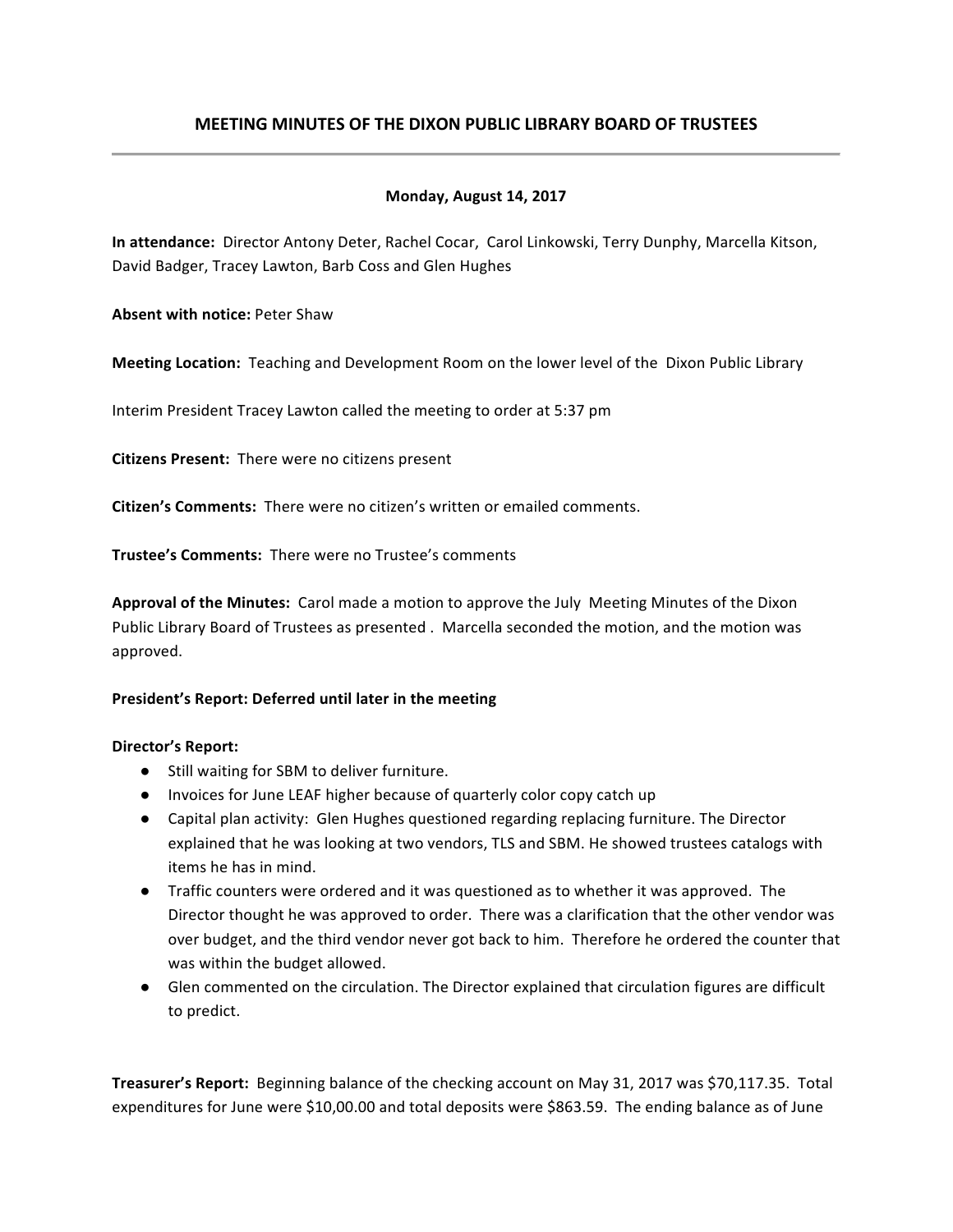30, 2017 was \$60,582.74. The beginning balance of the checking account on June 30, 2017 was \$60,582.74. Total expenditures for July were \$367.58 and the total deposits were \$2116.00. The ending balance as of July 31, 2017 was \$62,332.88. No changes in the trust funds. After reviewing the figures, Barb Coss made a motion to accept the checking account and trust fund figures for June and July. David Badger seconded the motion, and the motion was passed by the Board. The Board reviewed Invoices and Expenditures for June 2017 and July 2017. Barb Coss made a motion to accept the figures and Terry Dunphy seconded the motion. The motion was passed by the Board.

# **Committee Reports:**

- ❖ **Finance and Budget:** Terry Dunphy & Glen Hughes
- ❖ **Building and Grounds:** Terry Dunphy and Rachel Cocar
- ❖ **Personnel and Salary:** Peter Shaw and Barb Coss
- ❖ **By-Laws, Policies, and Procedures:** Carol Linkowski & David Badger
- ❖ **Technology and Technology Resources:** Tracey Lawton & Marcella Kitson

### **Unfinished Business:**

• None

# **New Business:**

- The Director thought it would be a good idea to have a policy showing that the Library is compliant with the directives from the Local Records Unit. Item number 1 will help with a FOIA request. Right now there are documents decades old and the request only allows 5 days to respond. Being able to destroy items will allow this request to be easier. He did explain that just because we have permission doesn't mean that we have to destroy all documents; especially if something is of historical importance. Eventually the records would have to be digitized. Rachel motioned to approve section 24 local records retention and Carol seconded. The Board approved the policy
- New section 25 Freedom of Information Act is a policy that the board had approved in the past; however, there is not a date attached to it. Advantages of having the policy answers multiple questions about requests. The Library cannot make patrons use the form, but the form will make it easier. Glen Hughes questioned paragraph F and the ability to request information in any way. Patrons don't need to use the form but they are required to indicate if they are commercial as stated in 3 and 4. Under F FOIA request part 1 strike the last line that states "there is no legal requirement that you do so, and you may make the request in any way." Part 1 section i. Change the language to "Use request form (see attached) or make your request in another manner." David Badger had concerns about honoring oral requests and would like the Director to check with the city attorney to see if we can require a written request. Language would then be added to say "....or make your written request in another manner." Actioned tabled for next month.